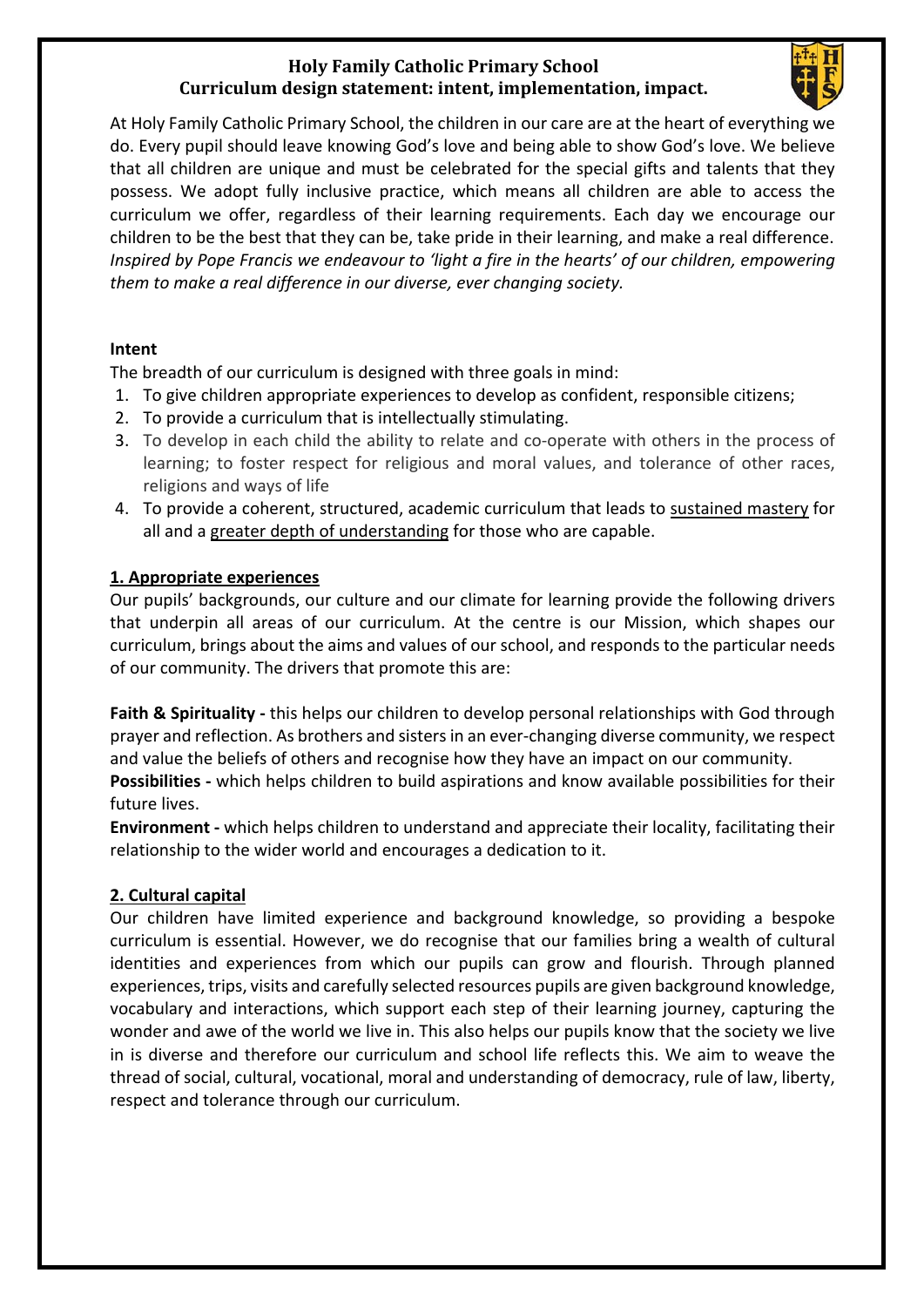# **Holy Family Catholic Primary School Curriculum design statement: intent, implementation, impact.**



#### **3. A coherently planned academic curriculum (see Curriculum Statements)**

Our Mission and the three drivers underpin our curriculum. We use both the EYFS framework and the National Curriculum to shape the content and expectations of our curriculum. The curriculum is developed for the needs of our pupils and is ever changing but is built upon the key skills, knowledge and progression, which will support our children for life. To support children to develop love of language, key texts are built into curriculum teaching. We as a school want the best for our pupils and through research and CPD are continually developing our subject knowledge and resources to adapt to new challenges. Our skills based curriculum is used to help structure this in each year group and look at progress within each phase. We have structured this so that each year group has:

- 1) a clear list of the breadth of topics that will be covered;
- 2) the 'Essential Key Learning Objectives' pupils should understand;
- 3) criteria for progression within the threshold concepts;
- 4) criteria for depth of understanding.



The diagram below shows model of our curriculum structure:

- a) The **curriculum breadth** for each year group ensures each teacher has clarity as to what to cover. As well as providing the key knowledge within subjects, it also provides for pupils' growing cultural capital.
- b) **Threshold concepts** are the key disciplinary aspects of each subject. (As, for example historians or geographers). They are chosen to build conceptual understanding within subjects and are repeated many times in each topic.
- c) **Milestones** define the standards for the threshold concepts.
- d) **Depth -** we expect pupils in year 1 of the milestone to develop a **Working Towards (T)**  understanding of the concepts and a **Secure (S**) or **Greater Depth** (G) understanding in Year